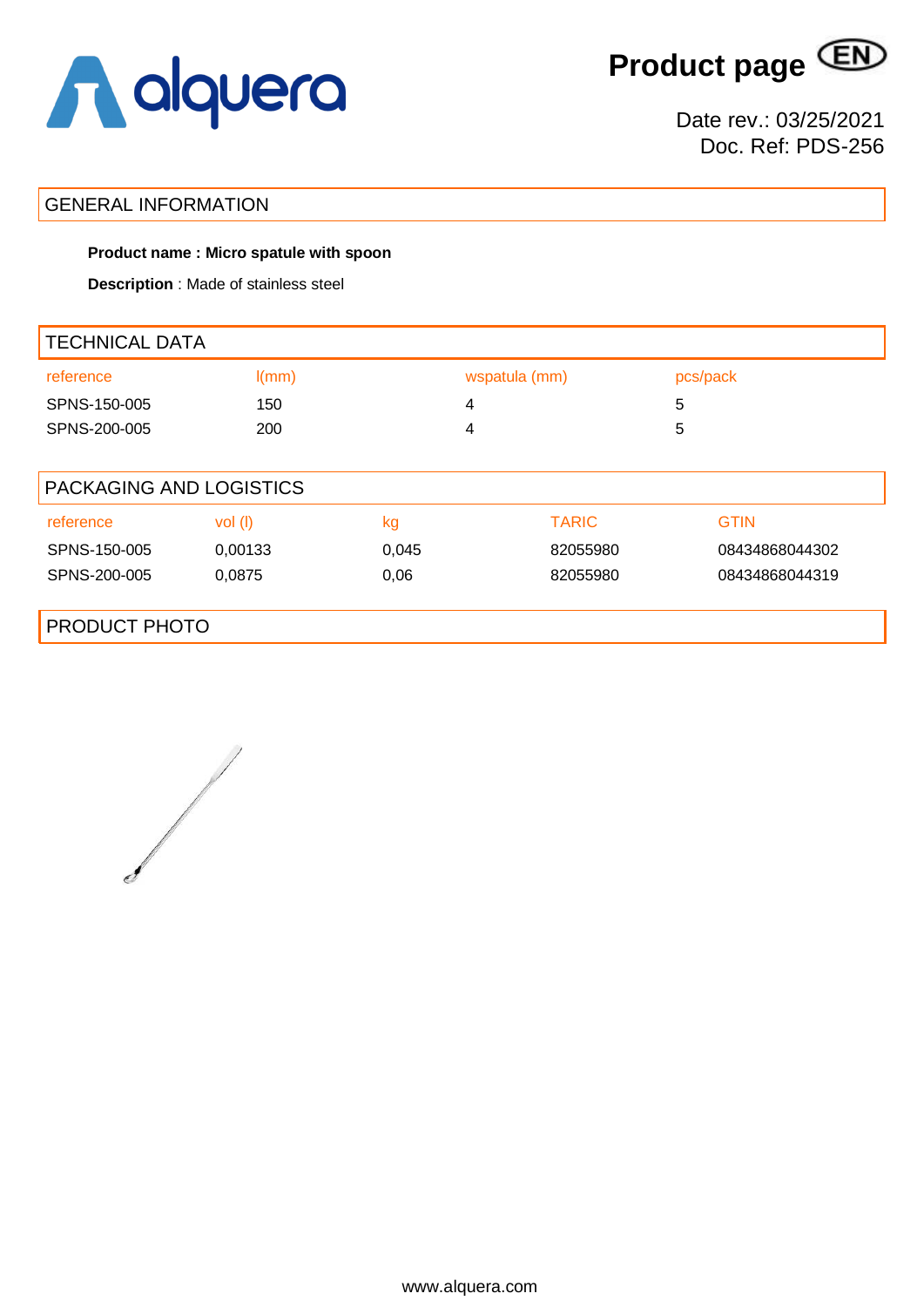

**Hoja de producto**

Fecha rev.: 25/03/2021 Ref. Doc: PDS-256

# INFORMACIÓN GENERAL

### **Nombre del producto : Microespátula cuchara**

**Descripción** : De acero inoxidable

| DATOS TÉCNICOS                     |          |       |                |                   |  |  |
|------------------------------------|----------|-------|----------------|-------------------|--|--|
| referencia                         | $l$ (mm) |       | wespátula (mm) | unidades por ref. |  |  |
| SPNS-150-005                       | 150      |       | 4              | 5                 |  |  |
| SPNS-200-005                       | 200      |       | 4              | 5                 |  |  |
|                                    |          |       |                |                   |  |  |
| <b>EMBALAJE Y DATOS LOGÍSTICOS</b> |          |       |                |                   |  |  |
| referencia                         | vol(     | kg    | <b>TARIC</b>   | <b>GTIN</b>       |  |  |
| SPNS-150-005                       | 0,00133  | 0,045 | 82055980       | 08434868044302    |  |  |
| SPNS-200-005                       | 0,0875   | 0,06  | 82055980       | 08434868044319    |  |  |
|                                    |          |       |                |                   |  |  |
| <b>FOTO DEL PRODUCTO</b>           |          |       |                |                   |  |  |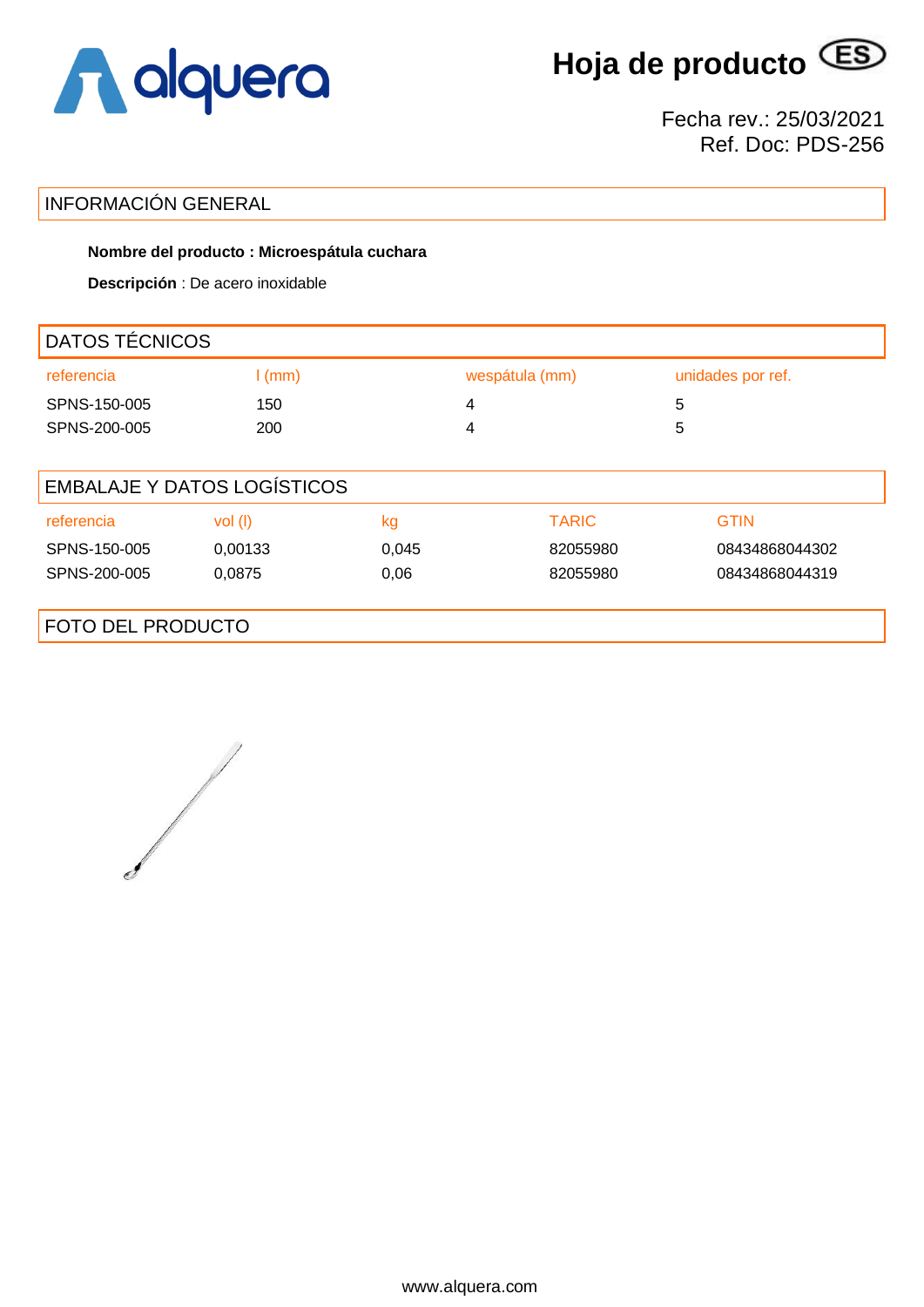

**Fiche produit**

Date : 03/25/2021 Ref. Doc : PDS-256

# INFORMATIONS GÉNÉRALES

### **Nom produit : Micro spatule-cuillère**

**Description** : En acier inoxydable

| DONNÉES TECHNIQUES             |              |       |   |                   |   |                 |  |
|--------------------------------|--------------|-------|---|-------------------|---|-----------------|--|
| référence                      | $long.$ (mm) |       |   | larg.spatule (mm) |   | unités par ref. |  |
| SPNS-150-005                   | 150          |       | 4 |                   | 5 |                 |  |
| SPNS-200-005                   | 200          |       | 4 |                   | 5 |                 |  |
|                                |              |       |   |                   |   |                 |  |
| <b>EMBALLAGE ET LOGISTIQUE</b> |              |       |   |                   |   |                 |  |
| référence                      | vol (l)      | kg    |   | <b>TARIC</b>      |   | <b>GTIN</b>     |  |
| SPNS-150-005                   | 0,00133      | 0,045 |   | 82055980          |   | 08434868044302  |  |
| SPNS-200-005                   | 0,0875       | 0,06  |   | 82055980          |   | 08434868044319  |  |

## PHOTO PRODUIT

www.alquera.com